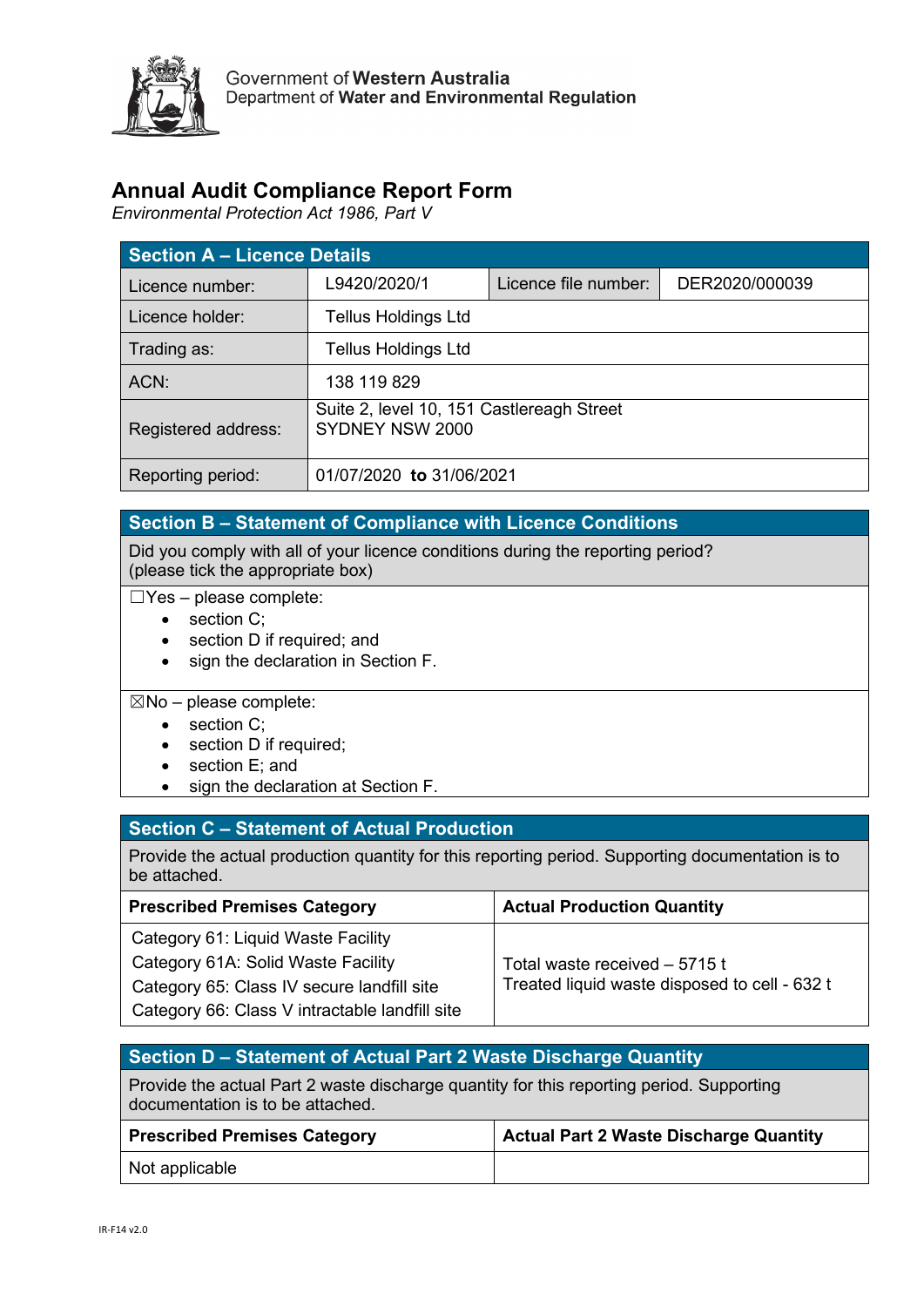#### **Section E – Details of Non-Compliance with Licence Condition**

Please use a separate page for each condition with which the licence holder was non-compliant at a time during the reporting period.

| Condition no: | Date(s) of non-<br>compliance: | 23/3/21 - 21/04/21 |
|---------------|--------------------------------|--------------------|
|               |                                |                    |

Details of non-compliance:

Between 23 March and 21 April 2021, Tellus emptied power poles from 12 half-height seacontainers into the Facility's approved East Yard (Solids) Storage Area for temporary storage. The power poles were placed on a compacted kaolinised granite pad approximately half a metre thick and bunded on all sides, designed to contain any precipitation that might occur. The waste was stored for a period of 21 days before being permanently placed into Cell 1. Tellus' proposed temporary coverage solution (which had previously worked in compliance with the requirement) was unable to be implemented for safety reasons (staff were unable to safely access the pile to place the proposed covers). Refer to Photograph below showing the uncovered poles (non-compliant) next to fully enclosed pile (compliant).



What was the actual (or suspected) environmental impact of the non-compliance?

**NOTE** – please attach maps or diagrams to provide insight into the precise location of where the noncompliance took place.

It is believed that there was zero environmental impact.

The decision to remove poles from containers at the Facility was after an assessment of the risk to the environment posed by the poles, finding the risk to the environment to be minimal, particularly given the controls of the pad and bunding in an approved engineered storage area.

The tail-end of cyclone Seroja came through the Goldfields region, resulting in approximately 7mm of recorded rain at the Facility. There was no emission or discharge from the power poles temporary storage as rainfall was captured in the kaolinised granite bund (the temporary storage bund was observed by site staff to be barely damp following the light rain event).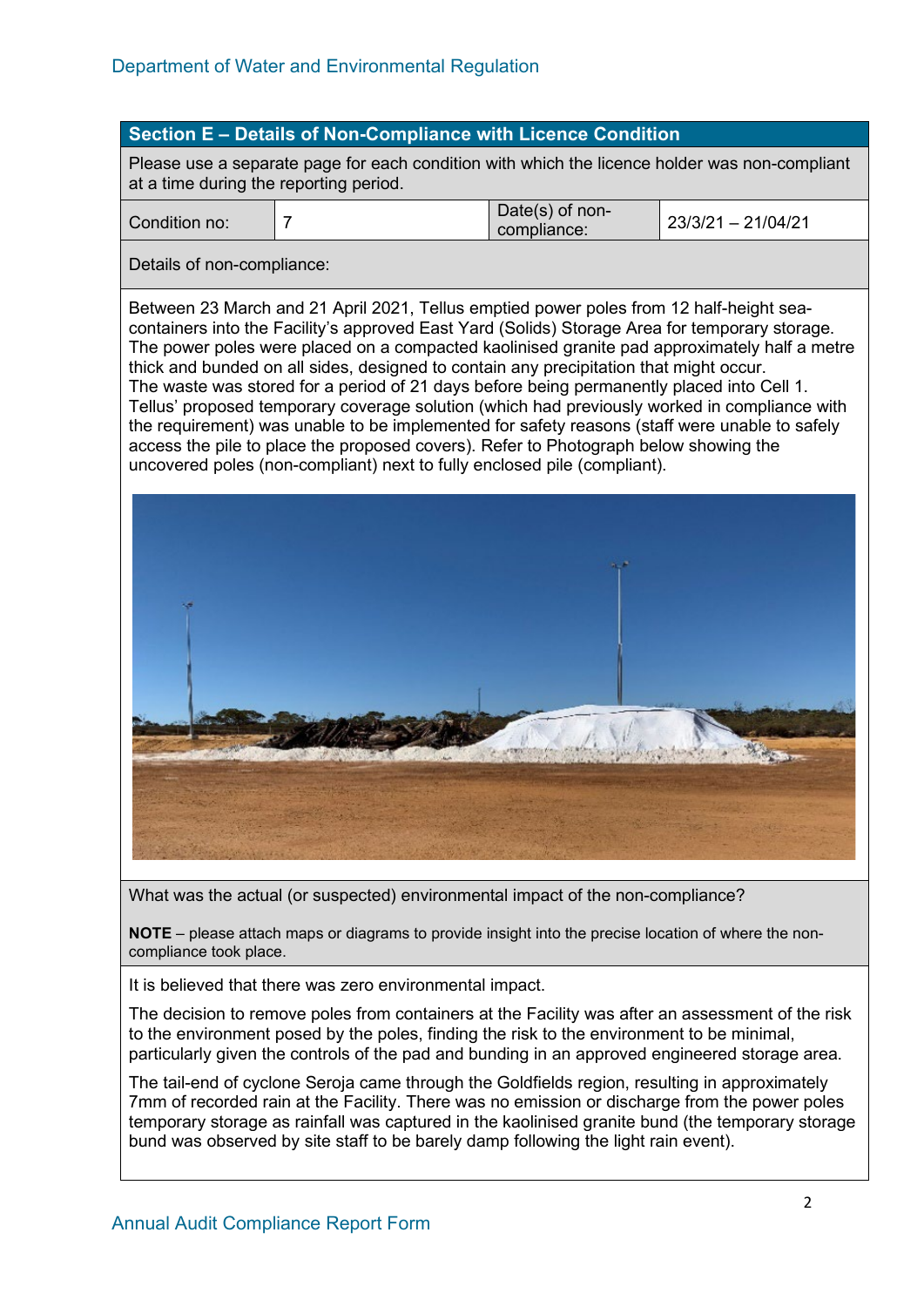Cause (or suspected cause) of non-compliance:

The reason for removing the power poles from the sea-containers was supply chain issues: an Australia-wide shortage of sea containers, a knock-on effect of the global COVID-19 pandemic, prevented the client from obtaining containers for power poles at their end. Hence the need for Tellus to return containers that were already at the Facility.

Action taken to mitigate any adverse effects of non-compliance and prevent recurrence of the non-compliance:

Tellus has identified that better planning and risk assessment is required when managing change. We are undertaking a full investigation, including reviewing and revising Tellus' change management procedure and a forum with all involved parties. Going forward, Tellus may liaise with DWER to identify alternative practical methods for storing bulky low-risk solid items aboveground prior to permanent disposal in the cell.

| Was this non-compliance previously reported to DWER?        |                  |  |  |  |
|-------------------------------------------------------------|------------------|--|--|--|
| $\boxtimes$ Yes, and                                        |                  |  |  |  |
| $\boxtimes$ Reported to DWER verbally                       | Date: 30/04/2021 |  |  |  |
| $\boxtimes$ Reported to DWER in writing<br>Date: 30/04/2021 |                  |  |  |  |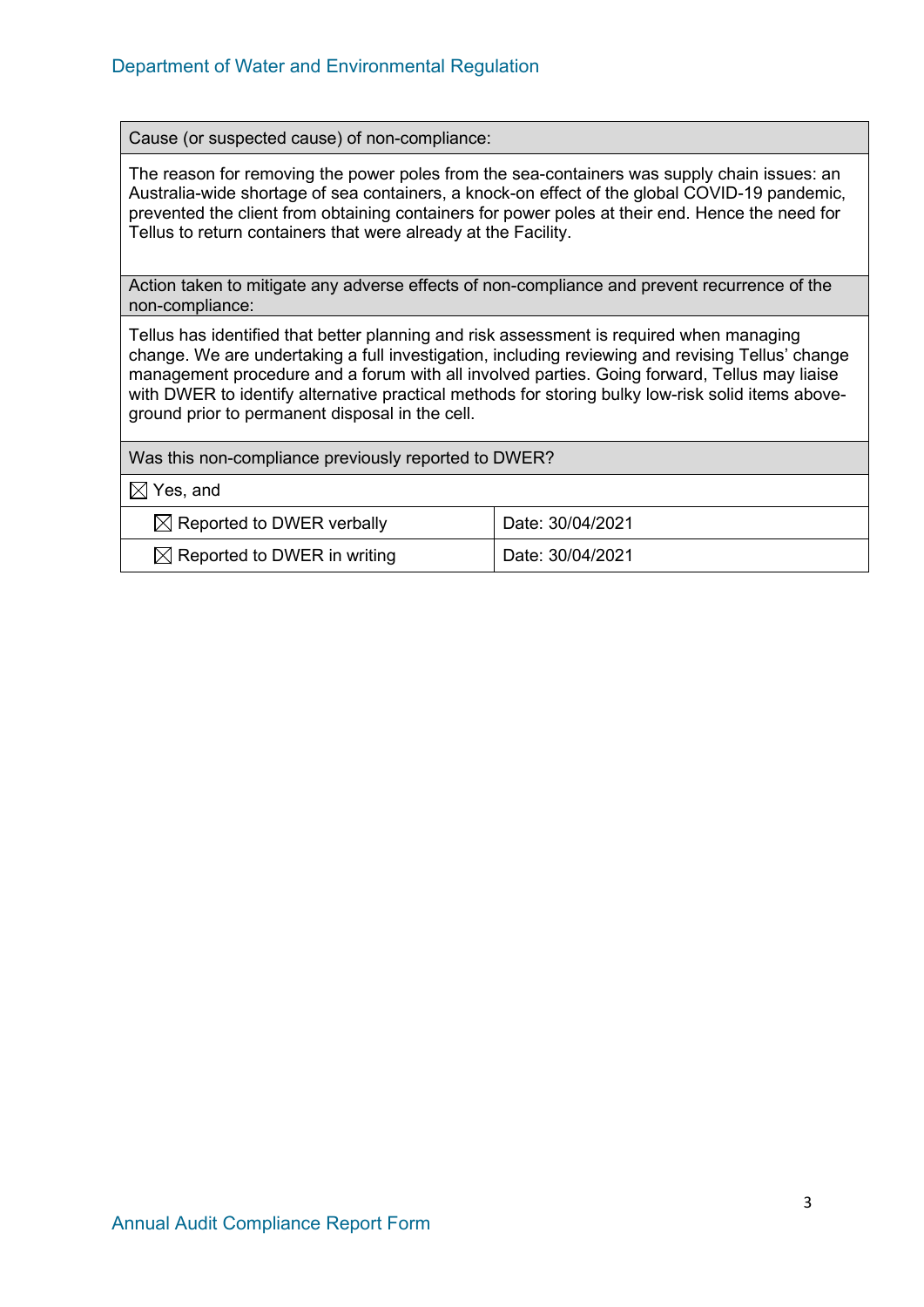#### **Section E – Details of Non-Compliance with Licence Condition**

Please use a separate page for each condition with which the licence holder was non-compliant at a time during the reporting period.

| ັ<br>compliance: | Condition no: |  | Date(s) of non- | 25/08/2021 |
|------------------|---------------|--|-----------------|------------|
|------------------|---------------|--|-----------------|------------|

Details of non-compliance:

Fourteen deliveries of PFAS contaminated liquid were received at the Sandy Ridge facility between the 17 May and 10 June 2021. This material is being progressively treated through the Waste Immobilisation Plant (WIP) to solidify and immobilise the liquid waste so that no leachate will be generated. Condition 15 of the licence specifies that PFAS liquid waste shall be stabilised and solidified to meet a uniaxial compressive strength (UCS) of 0.5 MPa, a free liquid limit of <0.1% and a maximum PFAS concentration of 50 mg/kg.

An internal audit identified that results from analysis of the treated material indicate full compliance with the free liquid limit; however, records indicate that the UCS of 0.5 MPa was not consistently achieved prior to placement in the cell. Post-immobilisation verification sampling of batches 6, 7, 8, 17, 18 & 19 indicated 0.5 MPa UCS was achieved after (not prior to, as is required by Table 4 of L9240) the batch being disposed in Cell 1, as in the table below.

| <b>Treatment No.</b> | Sample No. | Container   | Date Of Sample | <b>Date of Test</b> | Time    | Age      | OPC <sub>%</sub> | Clay % | Waste % | USC (KN) | USC (MPA) | Pass/Fail (>0.5MPA) Production |                |
|----------------------|------------|-------------|----------------|---------------------|---------|----------|------------------|--------|---------|----------|-----------|--------------------------------|----------------|
|                      |            |             |                |                     |         |          |                  |        |         |          |           |                                |                |
|                      | 19         | CXTU1157023 | 22/05/2021     | 23/05/2021          | 9:00AM  | 24 Hours | 5%               | 81%    | 14%     | 1.95     | 0.23      | Fail                           |                |
|                      | 20         | CXTU1157023 | 22/05/2021     | 24/05/2021          | 9:00AM  | 48 Hours | 5%               | 81%    | 14%     | 3.83     | 0.44      | Fail                           | 48.27          |
|                      | 21         | CXTU1157023 | 22/05/2021     | 23/05/2021          | 10:05AM | 24 Hours | 5%               | 81%    | 14%     | 1.85     | 0.21      | Fail                           |                |
|                      | 22         | CXTU1157023 | 22/05/2021     | 24/05/2021          | 10:05AM | 48 Hours | 5%               | 81%    | 14%     | 3.55     | 0.41      | Fail                           |                |
|                      | 23         | CXTU1157023 | 23/05/2021     | 25/05/2021          | 4:00PM  | 48 Hours | 5%               | 81%    | 14%     | 3.80     | 0.43      | Fail                           | 11.7           |
|                      | 24         | CXTU1157023 | 23/05/2021     | 26/05/2021          | 4:00PM  | 72 Hours | 5%               | 81%    | 14%     | 4.21     | 0.49      | Fail                           |                |
| 17                   | 41         | CXTU1157527 | 31/05/2021     | 3/06/2021           | 8:36AM  | 72 Hrs   | 5%               | 81%    | 14%     | 2.79     | 0.32      | Fail                           | 47.66          |
| 18                   | 42         | CXTU1157527 | 31/05/2021     | 3/06/2021           | 11:00AM | 72Hrs    | 5%               | 81%    | 14%     | 2.57     | 0.30      | Fail                           |                |
| 19                   | 43         | CXTU1157527 | 3/06/2021      | 5/06/2021           | 9:00AM  | 48Hrs    | 5%               | 81%    | 14%     | 3.88     | 0.45      | Fail                           | 23.95          |
|                      | 44         | CXTU1157527 | 3/06/2021      | 6/06/2021           | 9:00AM  | 72Hrs    | 5%               | 81%    | 14%     | 4.19     | 0.48      | Fail                           |                |
|                      |            |             |                |                     |         |          |                  |        |         |          |           |                                |                |
|                      |            |             |                |                     |         |          |                  |        |         |          |           |                                | 131.58<br>____ |
|                      |            |             |                |                     |         |          |                  |        |         |          |           |                                |                |

What was the actual (or suspected) environmental impact of the non-compliance?

**NOTE** – please attach maps or diagrams to provide insight into the precise location of where the noncompliance took place.

It is believed that there is no environmental impact because all treated material is contained within the cell, had passed the free liquid test, and has subsequently set to become a hard solid, based on both observation and extrapolated data.

Cause (or suspected cause) of non-compliance:

The concept of testing waste disposal materials for a compressive strength is novel in the waste industry and to Tellus' knowledge is not done at any other facility in Australia. Use of this technique is still being refined, and the UCS strength is being found to vary significantly with time. This is directly related to the hydration rate of Portland Cement, which typically takes at least 21 days (depending on curing conditions) to achieve full strength (Figure 1). Tellus' analyses have been conducted at much shorter time periods (2 - 4 days), with the aim of identifying an 'early cure' UCS value which is of use when assessing the performance of a batch that is to be placed in the cell, without having to wait  $21 - 28$  days for a long-term result. Longterm (54 days) tests show the same recipes achieve a maximum strength of 1.2 – 1.23 MPa, which is believed to be 'full strength' for this particular recipe. The results from failed batches are all on similar strength vs time curves as other samples and a typical 'air cured' and 'wet-cured' concrete. Note that the typical concrete curves are offset on the UCS scale and are only used to illustrate hydration (or reaction) rates.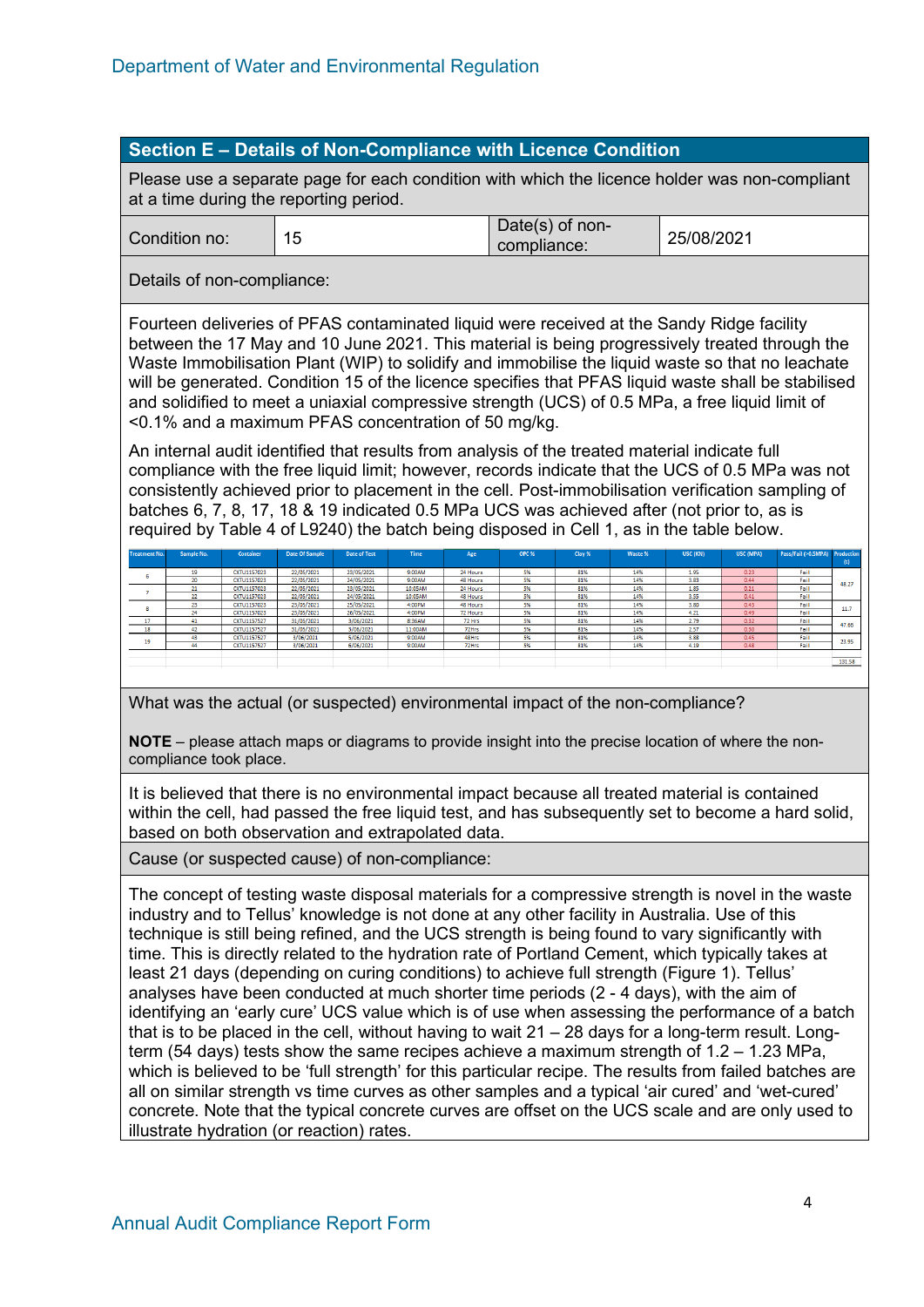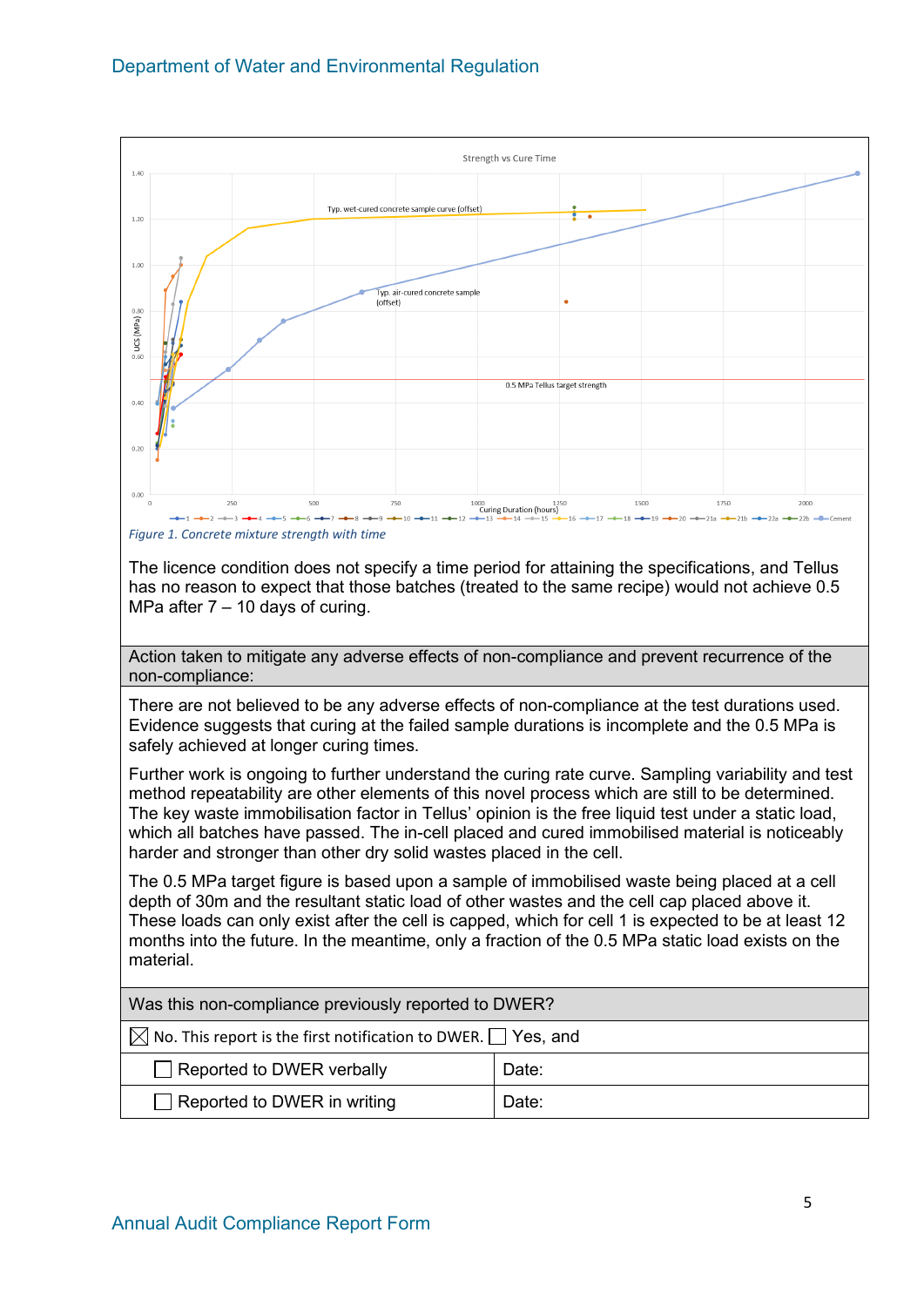

| Section E - Details of Non-Compliance with Licence Condition                                                                                                                                                                                                                                                                                                                                                                                                                                                                                                                                                                                                                                                                                                                                                                                                                                                                                                                                                                                                                                                                                                                                                   |                                                                                                                                                                                                  |                                |            |  |  |  |
|----------------------------------------------------------------------------------------------------------------------------------------------------------------------------------------------------------------------------------------------------------------------------------------------------------------------------------------------------------------------------------------------------------------------------------------------------------------------------------------------------------------------------------------------------------------------------------------------------------------------------------------------------------------------------------------------------------------------------------------------------------------------------------------------------------------------------------------------------------------------------------------------------------------------------------------------------------------------------------------------------------------------------------------------------------------------------------------------------------------------------------------------------------------------------------------------------------------|--------------------------------------------------------------------------------------------------------------------------------------------------------------------------------------------------|--------------------------------|------------|--|--|--|
| Please use a separate page for each condition with which the licence holder was non-compliant<br>at a time during the reporting period.                                                                                                                                                                                                                                                                                                                                                                                                                                                                                                                                                                                                                                                                                                                                                                                                                                                                                                                                                                                                                                                                        |                                                                                                                                                                                                  |                                |            |  |  |  |
| Condition no:                                                                                                                                                                                                                                                                                                                                                                                                                                                                                                                                                                                                                                                                                                                                                                                                                                                                                                                                                                                                                                                                                                                                                                                                  | 16                                                                                                                                                                                               | Date(s) of non-<br>compliance: | 25/08/2021 |  |  |  |
| Details of non-compliance:                                                                                                                                                                                                                                                                                                                                                                                                                                                                                                                                                                                                                                                                                                                                                                                                                                                                                                                                                                                                                                                                                                                                                                                     |                                                                                                                                                                                                  |                                |            |  |  |  |
| Condition 16 b) of the licence specifies that the Licence Holder must prepare and document the<br>waste immobilisation and treatment process(es) and the quality assurance/quality control<br>procedures to be applied to each liquid waste steam. Trials were undertaken to prepare for the<br>PFAS liquid waste immobilisation and treatment, and generic procedures had been established,<br>for example, Chemical Treatment of Liquid Waste (SR-08.800) and Waste Sampling (SR-<br>08.219); however, an internal audit identified that there was no consolidated documented<br>process or procedures specific to PFAS liquid waste stream. Documented procedures are in<br>place for sampling and testing in their own right and which are applicable to the equipment used<br>in the immobilisation plant and geotechnical laboratory. The non-compliance arises from a lack<br>of a single document specific to each waste stream requiring immobilisation which references<br>other stand-alone procedures (sampling, testing, etc) and the pass / fail targets applicable, which<br>themselves are flagged as 'pass/fail' by conditional formatting rules applied in the assay results<br>spreadsheet. |                                                                                                                                                                                                  |                                |            |  |  |  |
|                                                                                                                                                                                                                                                                                                                                                                                                                                                                                                                                                                                                                                                                                                                                                                                                                                                                                                                                                                                                                                                                                                                                                                                                                | What was the actual (or suspected) environmental impact of the non-compliance?                                                                                                                   |                                |            |  |  |  |
| compliance took place.                                                                                                                                                                                                                                                                                                                                                                                                                                                                                                                                                                                                                                                                                                                                                                                                                                                                                                                                                                                                                                                                                                                                                                                         | NOTE – please attach maps or diagrams to provide insight into the precise location of where the non-                                                                                             |                                |            |  |  |  |
|                                                                                                                                                                                                                                                                                                                                                                                                                                                                                                                                                                                                                                                                                                                                                                                                                                                                                                                                                                                                                                                                                                                                                                                                                | This is an administrative non-compliance. It is believed that there is no environmental impact<br>because all treated material is contained within the cell and has been adequately immobilised. |                                |            |  |  |  |
|                                                                                                                                                                                                                                                                                                                                                                                                                                                                                                                                                                                                                                                                                                                                                                                                                                                                                                                                                                                                                                                                                                                                                                                                                | Cause (or suspected cause) of non-compliance:                                                                                                                                                    |                                |            |  |  |  |
| The requirements of the licence to prepare and document procedures for each specific waste<br>stream was not clearly understood by operational personnel.                                                                                                                                                                                                                                                                                                                                                                                                                                                                                                                                                                                                                                                                                                                                                                                                                                                                                                                                                                                                                                                      |                                                                                                                                                                                                  |                                |            |  |  |  |
| Action taken to mitigate any adverse effects of non-compliance and prevent recurrence of the<br>non-compliance:                                                                                                                                                                                                                                                                                                                                                                                                                                                                                                                                                                                                                                                                                                                                                                                                                                                                                                                                                                                                                                                                                                |                                                                                                                                                                                                  |                                |            |  |  |  |
| The immobilisation process and QA/QC procedures for immobilising PFAS waste are being<br>consolidated into a single documented procedure (our reference SR-08.811 Chemical Treatment<br>of PFAS Waste) that addresses the requirements of Condition 16(b). Operational personnel will<br>undergo competency-based training on the procedure.                                                                                                                                                                                                                                                                                                                                                                                                                                                                                                                                                                                                                                                                                                                                                                                                                                                                   |                                                                                                                                                                                                  |                                |            |  |  |  |
|                                                                                                                                                                                                                                                                                                                                                                                                                                                                                                                                                                                                                                                                                                                                                                                                                                                                                                                                                                                                                                                                                                                                                                                                                | Was this non-compliance previously reported to DWER?                                                                                                                                             |                                |            |  |  |  |
|                                                                                                                                                                                                                                                                                                                                                                                                                                                                                                                                                                                                                                                                                                                                                                                                                                                                                                                                                                                                                                                                                                                                                                                                                | $\boxtimes$ No. This report is the first notification to DWER.                                                                                                                                   | Yes, and                       |            |  |  |  |
|                                                                                                                                                                                                                                                                                                                                                                                                                                                                                                                                                                                                                                                                                                                                                                                                                                                                                                                                                                                                                                                                                                                                                                                                                | Reported to DWER verbally                                                                                                                                                                        | Date:                          |            |  |  |  |
|                                                                                                                                                                                                                                                                                                                                                                                                                                                                                                                                                                                                                                                                                                                                                                                                                                                                                                                                                                                                                                                                                                                                                                                                                | Reported to DWER in writing                                                                                                                                                                      | Date:                          |            |  |  |  |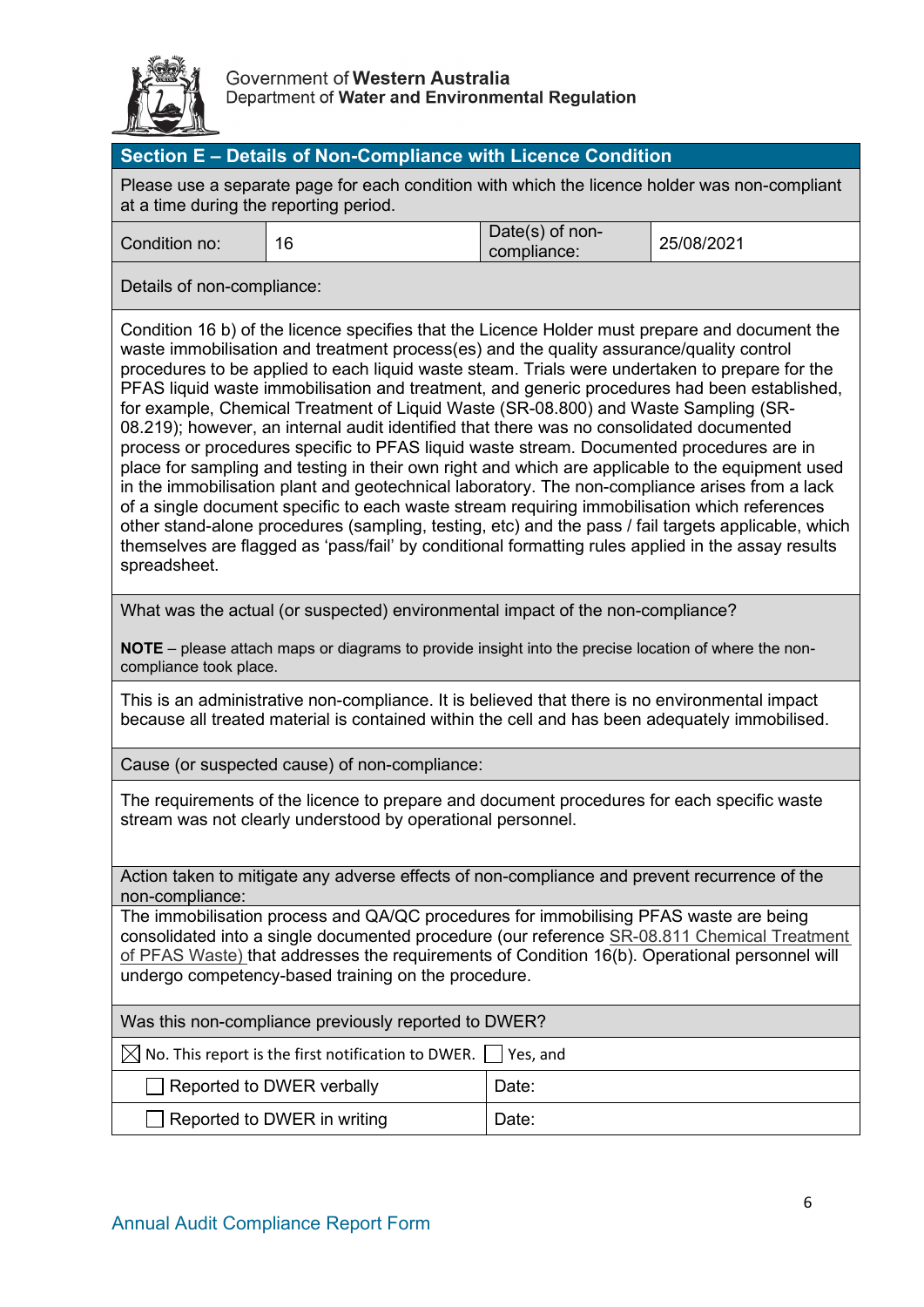### **Section E – Details of Non-Compliance with Licence Condition**

Please use a separate page for each condition with which the licence holder was non-compliant at a time during the reporting period.

| Condition no: | -4.0 | Date(s) of non-<br>compliance: | 25/08/2021 |
|---------------|------|--------------------------------|------------|
|               |      |                                |            |

Details of non-compliance:

Condition 18 requires that the Licence Holder must ensure that where waste does not meet the specifications in Table 4 of the licence following processing in the Waste Isolation Plant (WIP), the waste is either reprocessed, or, stored in a Quarantined Storage Area or Container and removed to an appropriately authorised facility as soon as practicable.

An internal audit identified that PFAS liquid waste processed through the WIP is placed in the Cell prior to verifying compliance with defined criteria. When results for the 0.5 MPa compaction density criteria were available indicating non-compliance, no further testing was undertaken to confirm compliance and material was left in-situ.

What was the actual (or suspected) environmental impact of the non-compliance?

**NOTE** – please attach maps or diagrams to provide insight into the precise location of where the noncompliance took place.

It is believed that there is no environmental impact because all treated material is contained within Cell 1, and had passed the free liquids test.

There is sufficient evidence supporting that the curing time before UCS testing was insufficient for the cement reaction to go to completion, and that the material would achieve full strength at some time greater than 7 days. There is no concern that the immobilised material would not reach its required strength given sufficient curing time. A static load greater than 0.5 MPa cannot be placed on the potentially non-compliant material until Cell 1 is full and capped, which is not expected to occur within the next 12 months.

Cause (or suspected cause) of non-compliance:

The WIP operates on a batch basis and operational process requirements necessitate that the treated material is placed in skips for handling purposes. As the material 'sets' with cement as part of the formulation, skips must be emptied before setting occurs and based on trial results indicating that required strength is achieved after several days of curing it was considered a lower risk option to place the material directly in the disposal cell prior to confirmation results being available, rather than store the material outside the cell and rehandle it after confirmation results were received.

Action taken to mitigate any adverse effects of non-compliance and prevent recurrence of the non-compliance:

Sample curing times before UCS testing will be extended to allow for completion of the cement / water reaction.

Was this non-compliance previously reported to DWER?

 $\boxtimes$  No. This report is the first notification to DWER.  $\Box$  Yes, and

| Reported to DWER verbally          | Date: |
|------------------------------------|-------|
| $\Box$ Reported to DWER in writing | Date: |